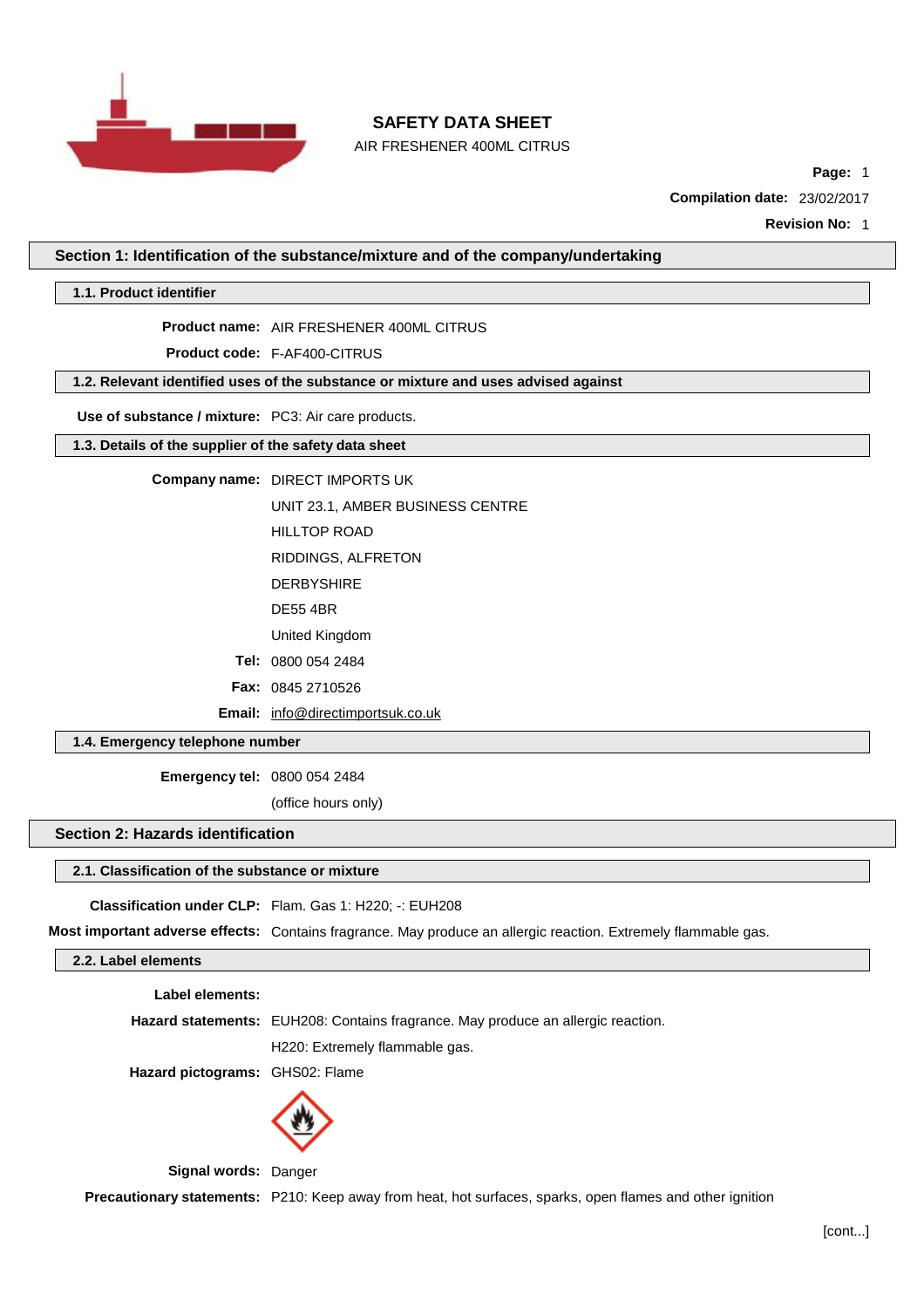## AIR FRESHENER 400ML CITRUS

sources. No smoking.

P377: Leaking gas fire: Do not extinguish, unless leak can be stopped safely.

P381: Eliminate all ignition sources if safe to do so.

P403: Store in a well-ventilated place.

## **2.3. Other hazards**

**PBT:** This product is not identified as a PBT/vPvB substance.

#### **Section 3: Composition/information on ingredients**

#### **3.2. Mixtures**

#### **Hazardous ingredients:**

BUTANE

| <b>EINECS</b> | CAS      | PBT/WEL                                                 | CLP Classification                  | Percent |
|---------------|----------|---------------------------------------------------------|-------------------------------------|---------|
| 203-448-7     | 106-97-8 | Substance with a Community<br>workplace exposure limit. | Flam. Gas 1: H220; Press. Gas: H280 | 1-10%   |

## PROPANE

| Flam. Gas 1: H220: Press. Gas: H280<br>1-10%<br>200-827-9<br>74-98-6<br>Substance with a Community |  | workplace exposure limit. |  |
|----------------------------------------------------------------------------------------------------|--|---------------------------|--|
|                                                                                                    |  |                           |  |

## ISOBUTANE

| 200-857-2 | 75-28-5 | Substance with a Community<br>workplace exposure limit. | Flam. Gas 1: H220: Press. Gas: H280 | 1-10% ∣ |
|-----------|---------|---------------------------------------------------------|-------------------------------------|---------|
|-----------|---------|---------------------------------------------------------|-------------------------------------|---------|

## ETHANOL

| 200-578-6 | 64-17-5 | Substance with a Community<br>workplace exposure limit. | Flam. Lig. 2: H225        | $1 - 10%$ |
|-----------|---------|---------------------------------------------------------|---------------------------|-----------|
| FRAGRANCE |         |                                                         |                           |           |
|           | -       |                                                         | <b>Skin Sens. 1: H317</b> | $< 1\%$   |

### **Section 4: First aid measures**

### **4.1. Description of first aid measures**

**Skin contact:** Wash immediately with plenty of soap and water.

**Eye contact:** Bathe the eye with running water for 15 minutes.

**Ingestion:** Wash out mouth with water.

#### **4.2. Most important symptoms and effects, both acute and delayed**

**Skin contact:** There may be mild irritation at the site of contact.

**Eye contact:** There may be irritation and redness.

**Ingestion:** There may be irritation of the throat.

**Inhalation:** No symptoms.

**Delayed / immediate effects:** No symptoms.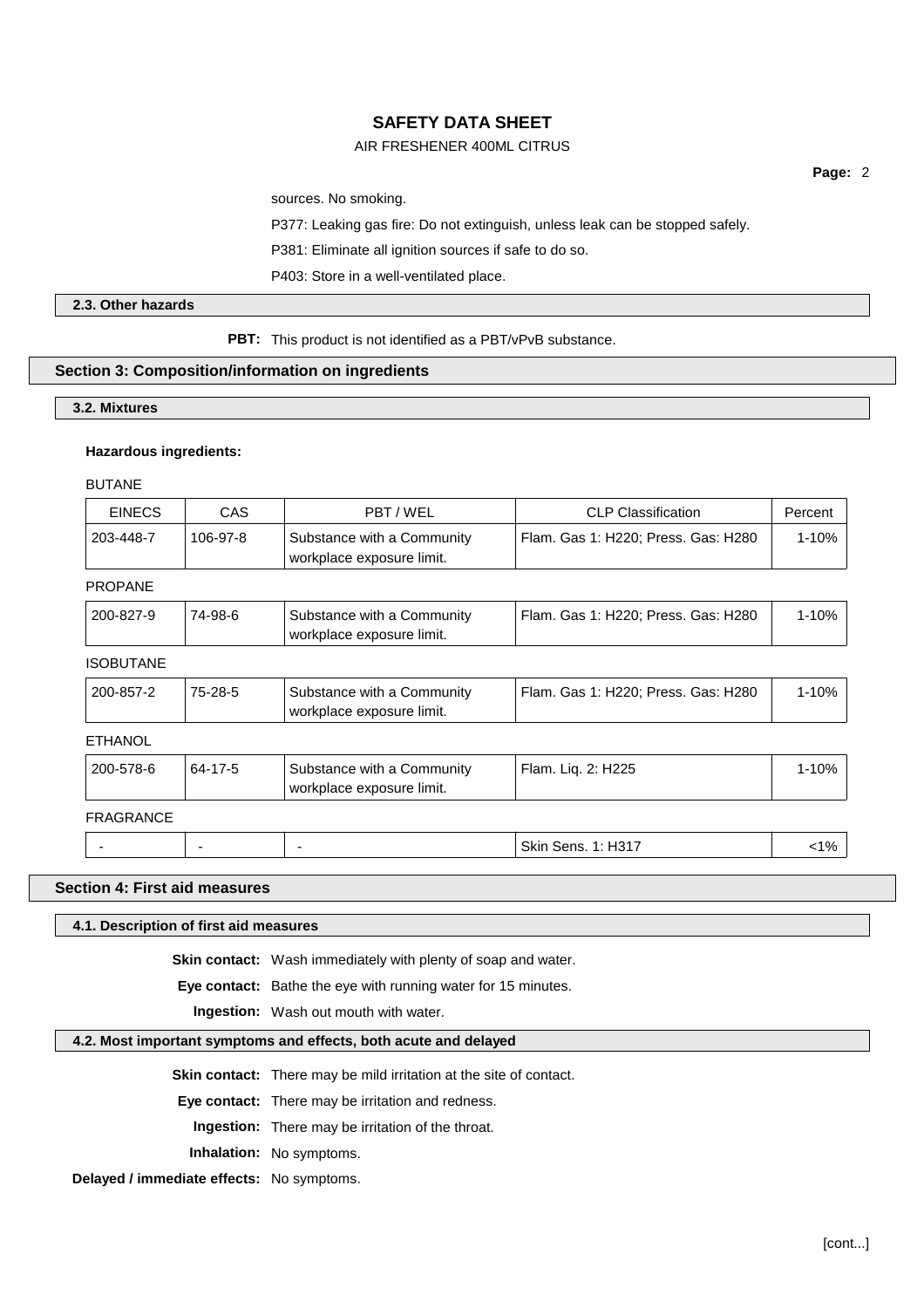## AIR FRESHENER 400ML CITRUS

#### **4.3. Indication of any immediate medical attention and special treatment needed**

**Immediate / special treatment:** Not applicable.

## **Section 5: Fire-fighting measures**

#### **5.1. Extinguishing media**

**Extinguishing media:** Suitable extinguishing media for the surrounding fire should be used. Use water spray

to cool containers.

#### **5.2. Special hazards arising from the substance or mixture**

**Exposure hazards:** In combustion emits toxic fumes.

#### **5.3. Advice for fire-fighters**

**Advice for fire-fighters:** Wear self-contained breathing apparatus. Wear protective clothing to prevent contact

with skin and eyes.

#### **Section 6: Accidental release measures**

### **6.1. Personal precautions, protective equipment and emergency procedures**

**Personal precautions:** Refer to section 8 of SDS for personal protection details. Turn leaking containers leakside up to prevent the escape of liquid. Mark out the contaminated area with signs and prevent access to unauthorised personnel.

#### **6.2. Environmental precautions**

**Environmental precautions:** Do not discharge into drains or rivers. Contain the spillage using bunding.

#### **6.3. Methods and material for containment and cleaning up**

**Clean-up procedures:** Absorb into dry earth or sand. Transfer to a closable, labelled salvage container for

disposal by an appropriate method.

## **6.4. Reference to other sections**

#### **Section 7: Handling and storage**

**7.1. Precautions for safe handling**

### **7.2. Conditions for safe storage, including any incompatibilities**

**Storage conditions:** Store in a cool, well ventilated area. Keep container tightly closed. The floor of the

storage room must be impermeable to prevent the escape of liquids.

**7.3. Specific end use(s)**

#### **Section 8: Exposure controls/personal protection**

#### **8.1. Control parameters**

**Workplace exposure limits:** No data available.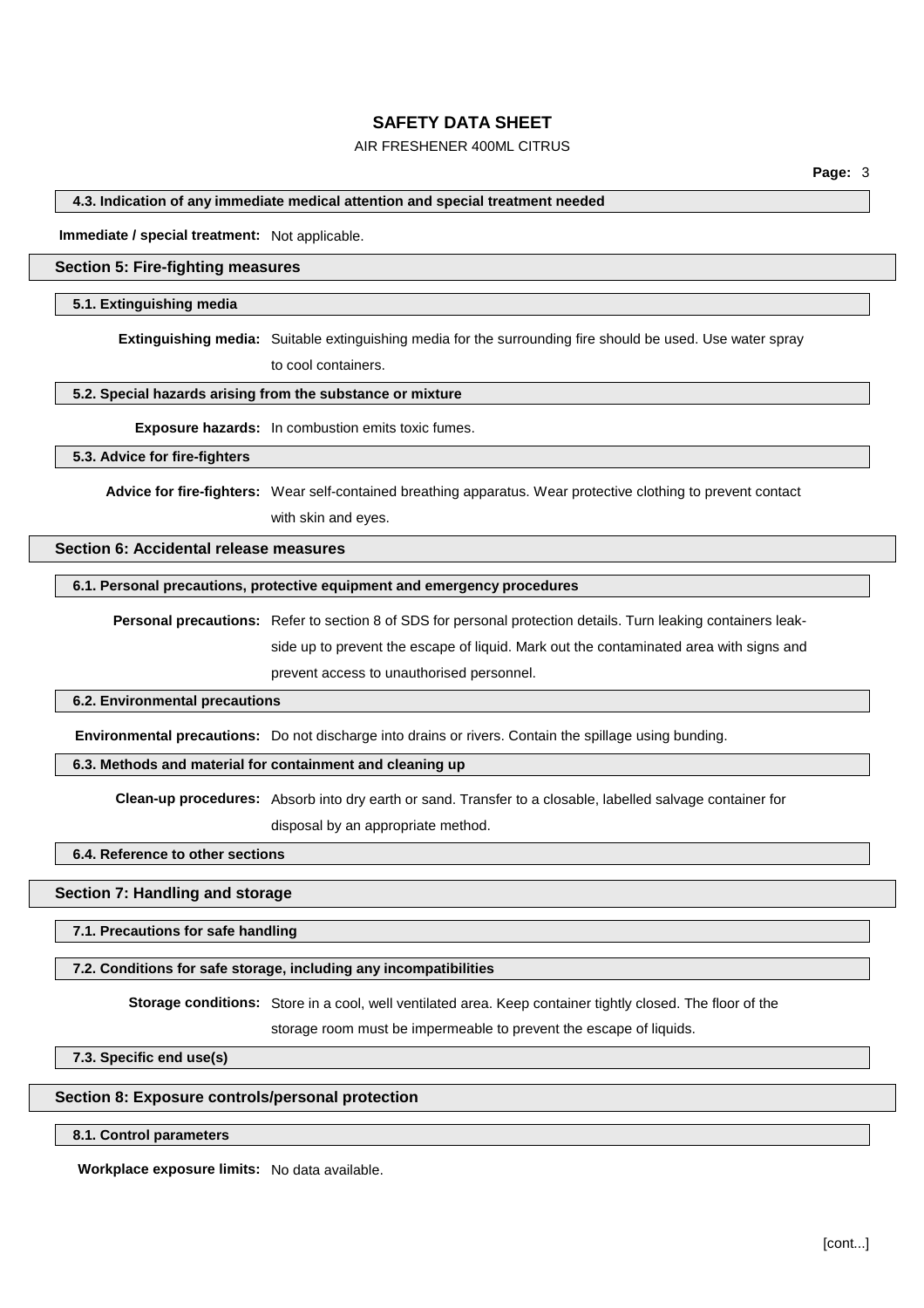## AIR FRESHENER 400ML CITRUS

### **DNEL/PNEC Values**

**DNEL / PNEC** No data available.

#### **8.2. Exposure controls**

**Engineering measures:** The floor of the storage room must be impermeable to prevent the escape of liquids.

**Respiratory protection:** Respiratory protection not required.

**Hand protection:** Protective gloves.

**Eye protection:** Safety glasses.

**Skin protection:** Protective clothing.

**Environmental:** The floor of the storage room must be impermeable to prevent the escape of liquids.

### **Section 9: Physical and chemical properties**

#### **9.1. Information on basic physical and chemical properties**

**State:** Gas

**Colour:** Colourless

**Odour:** Characteristic odour

**pH:** 6-8

## **9.2. Other information**

**Other information:** No data available.

## **Section 10: Stability and reactivity**

**10.1. Reactivity**

**Reactivity:** Stable under recommended transport or storage conditions.

**10.2. Chemical stability**

**Chemical stability:** Stable under normal conditions.

#### **10.3. Possibility of hazardous reactions**

**Hazardous reactions:** Hazardous reactions will not occur under normal transport or storage conditions.

#### **10.4. Conditions to avoid**

**Conditions to avoid:** Heat.

**10.5. Incompatible materials**

**Materials to avoid:** Strong oxidising agents. Strong acids.

### **10.6. Hazardous decomposition products**

**Haz. decomp. products:** In combustion emits toxic fumes.

### **Section 11: Toxicological information**

**11.1. Information on toxicological effects**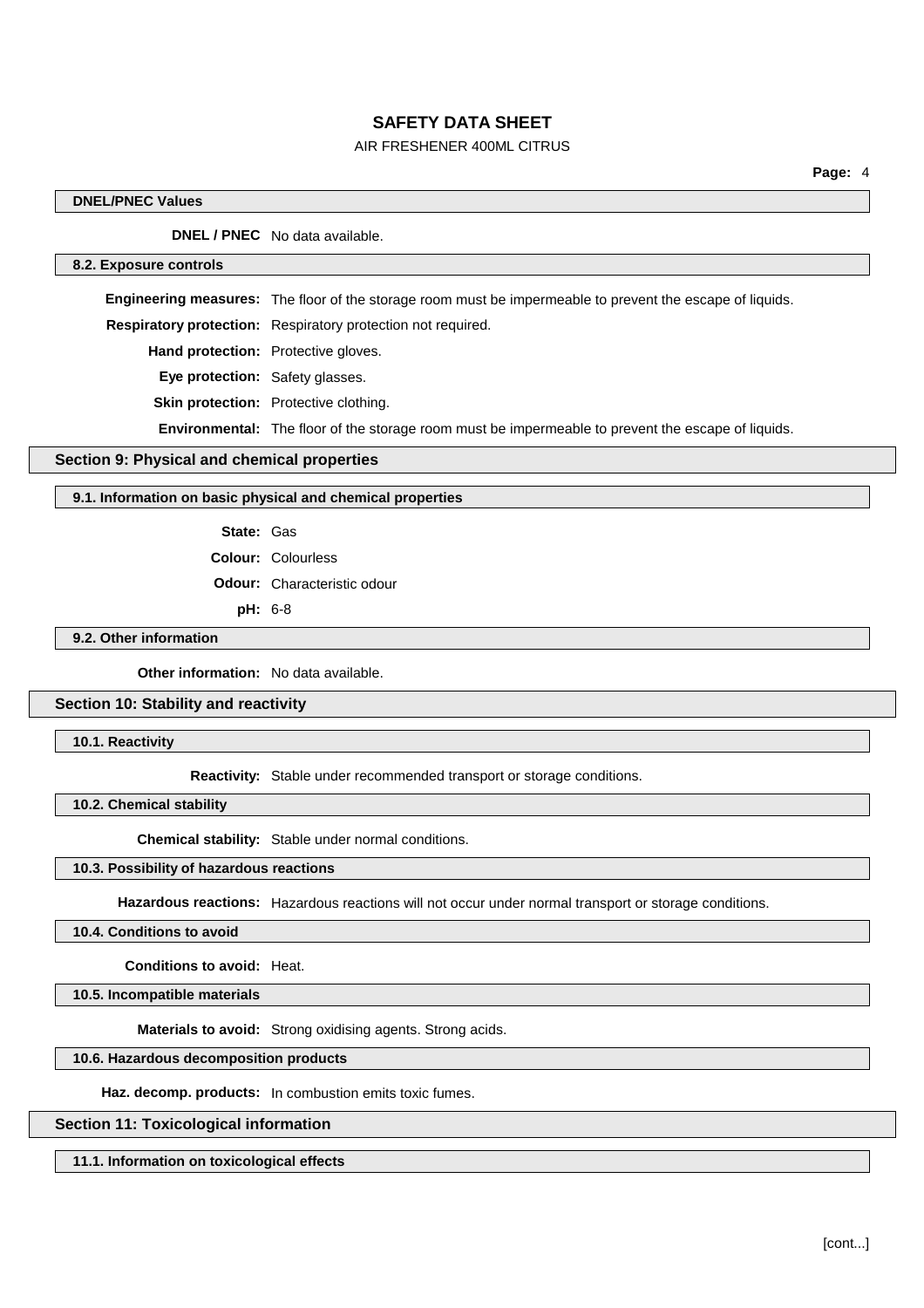## AIR FRESHENER 400ML CITRUS

**Page:** 5

**Hazardous ingredients:**

#### **ETHANOL**

| <b>IVN</b>       | <b>RAT</b> | LD50 | 1440 | mg/kg |
|------------------|------------|------|------|-------|
| <sup>I</sup> ORL | <b>MUS</b> | LD50 | 3450 | mg/kg |
| ' ORL            | RAT        | LD50 | 7060 | mg/kg |

**Toxicity values:** No data available.

**Symptoms / routes of exposure**

**Skin contact:** There may be mild irritation at the site of contact.

**Eye contact:** There may be irritation and redness.

**Ingestion:** There may be irritation of the throat.

**Inhalation:** No symptoms.

**Delayed / immediate effects:** No symptoms.

**Section 12: Ecological information**

**12.1. Toxicity**

**Ecotoxicity values:** No data available.

**12.2. Persistence and degradability**

**Persistence and degradability:** Not biodegradable.

**12.3. Bioaccumulative potential**

**Bioaccumulative potential:** Bioaccumulation potential.

**12.4. Mobility in soil**

**Mobility:** Readily absorbed into soil.

## **12.5. Results of PBT and vPvB assessment**

**PBT identification:** This product is not identified as a PBT/vPvB substance.

**12.6. Other adverse effects**

**Other adverse effects:** Toxic to aquatic organisms. Toxic to soil organisms.

**Section 13: Disposal considerations**

**13.1. Waste treatment methods**

**Disposal operations:** Transfer to a suitable container and arrange for collection by specialised disposal company.

> **NB:** The user's attention is drawn to the possible existence of regional or national regulations regarding disposal.

#### **Section 14: Transport information**